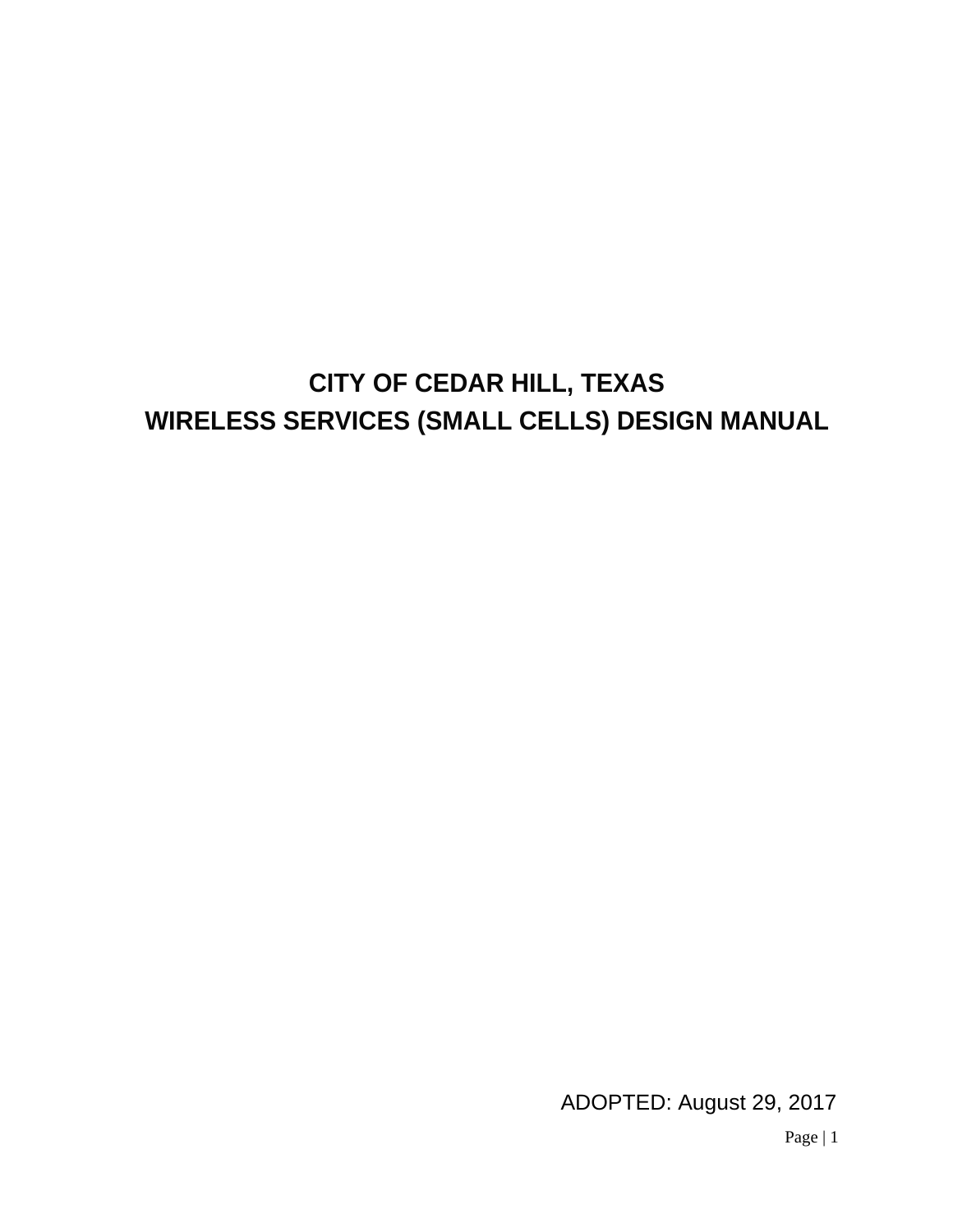# **City of Cedar Hill, Texas Wireless Services (Small Cells) Design Manual**

## **I. Purpose**

#### 1.1. **Purpose.**

- A. The City of Cedar Hill encourages the deployment of state-of-the-art small cell wireless technology within the City for the many benefits it promises the citizens of Cedar Hill including increased connectivity and reliable networks and services.
- B. The standards and procedures provided in this *Wireless Services Design Manual* are adopted to protect the health, safety, and welfare of the public by minimizing and reducing impacts to public safety within the City' s Right-of-Way and to minimize and reduce impacts to the City, its residents and visitors; and for the general health and welfare of the public.
- C. Due to the increasing number of facilities in the City's Right-of-Way, the City has amended Chapter 19 Streets, Sidewalks and Other Public Places to include Article II, "Right-of-Way Management", Division 2 "Network Providers" which is applicable to all Network Providers as defined by Chapter 284 of the Texas Local Government Code.
- D. In addition, the City has adopted this *Wireless Services Design Manual* to provide technical criteria and details necessary for Providers seeking to install and construct network nodes and node support poles in the City's Right-of-Way.
- E. Providers shall adhere to the requirements found in Article II, "Right-of-Way Management" of Chapter 19 of the Code of Ordinances of the City of Cedar Hill, Texas, and this *Wireless Services Design Manual* for the placement of their facilities within the City's Right-of-Way.

#### **II. Definitions**

For purposes of this *Wireless Services Design Manual* the following terms shall have the same meanings herein. When not inconsistent with the context, words used in the present tense include the future; words in the plural number include the singular number, and words in the singular include the plural. The word "shall" is always mandatory and not merely permissive.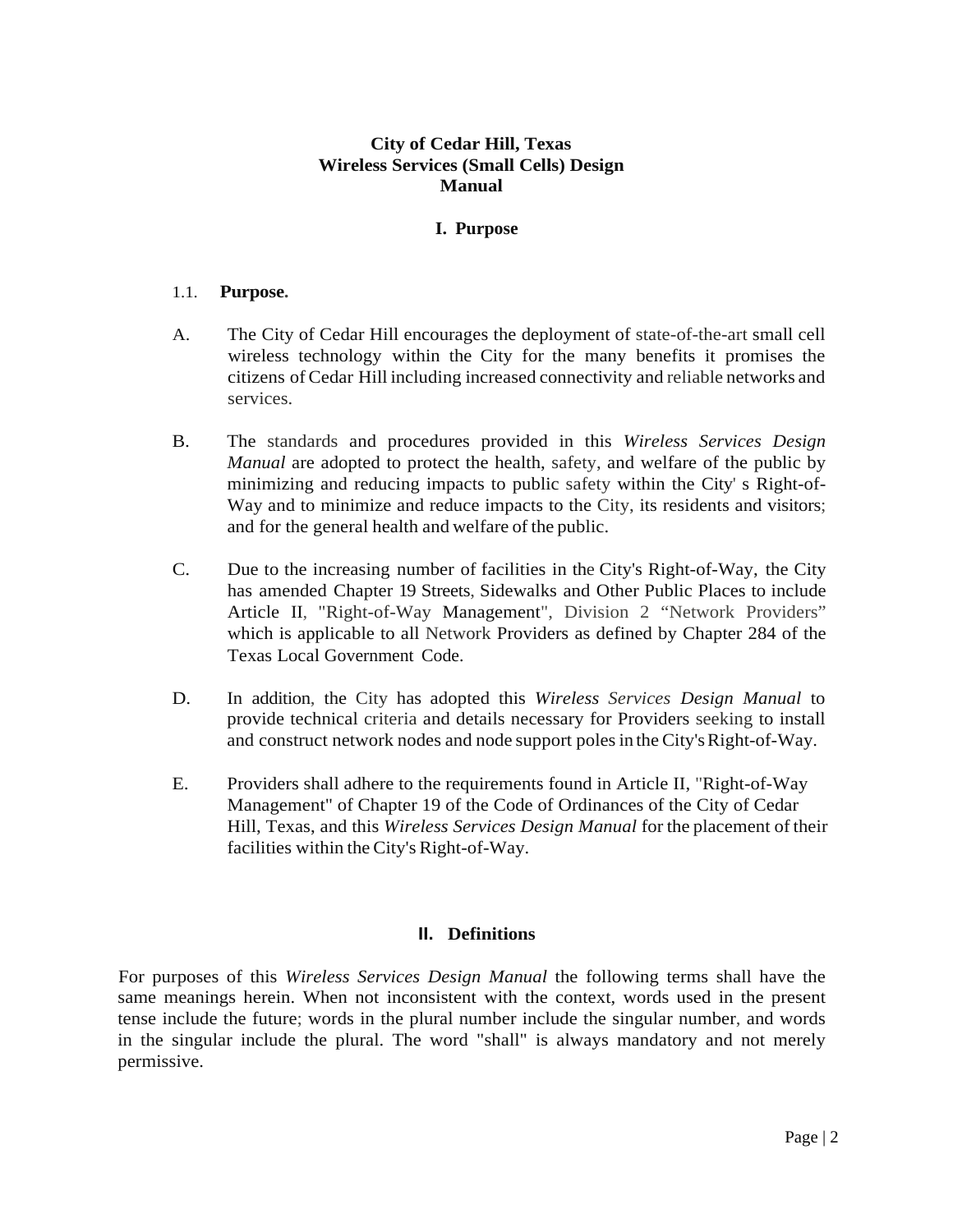- A. *Abandon"* and its derivatives means the network nodes and node support poles, or portion thereof, that have been left by Provider in an unused or non-functioning condition for more than 120 consecutive days unless, after notice to Provider, Provider has established to the reasonable satisfaction of the City that the network nodes and node support poles, or portion thereof, has the ability to provide communications.
- B. *"City"* means the City of Cedar Hill, Texas and the City's officers and employees.
- C. *"Networknode"* means Provider's equipment as defined by Chapter 284 of the Texas Local GovernmentCode.
- D. *"Node support pole"* means a pole as defined by Chapter 284 of the Texas Local Government Code.
- E. *" Park"* means the various properties under the direction, control and supervision of the City's Director of Parks and Recreation Department pursuant to the authority granted by City Council and the City Code of Ordinances.
- F. *"Permit"* means a document issued by the City authorizing installation, removal, modification and other work for Provider' s network nodes or node support poles in accordance with the approved plans and specifications.
- G. "*Provider*" means a Network Provider as defined by Chapter 284 of the Texas Local Government Code
- H. *"Right-of-Way"* means the area on, below, or above a public roadway, highway, street, public sidewalk, alley, waterway, or utility easement in which the municipality has an interest. The term does not include a private easement or the airwaves above a public right-of-way with regard to wirelesstelecommunications.
- I. *"Traffic Signal"* means any device, whether manually, electrically, or mechanically operated by which traffic is alternately directed to stop and to proceed.
- J. *"Underground Utility District"* means an area where poles, overhead wires, and associated overhead or above ground structures have been removed and buried or have been approved for burial underground.

# **III. Permitting**

# **3.1 Attachment toExistingPoles.**

Prior to installation or modification of a network node or node support pole, Provider shall complete and submit to the City a Right-of-Way Permit application, have an agreement with the owner of the pole, and standard required documents and the following items:

A. Permit fee not to exceed \$500.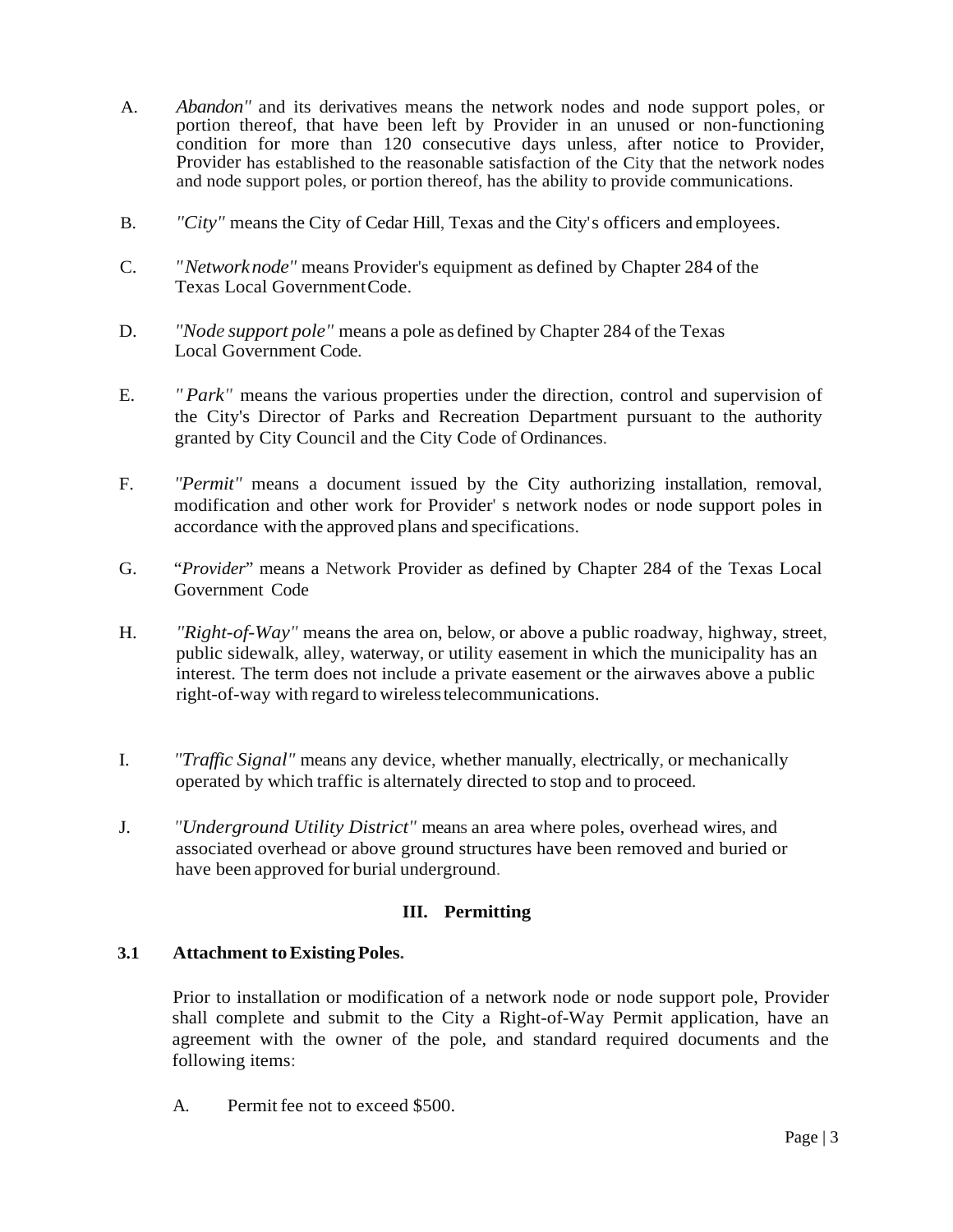- B. Aerial Map showing the location of the existing pole to which the network node is proposed to be attached, and a street view image.
- C. Plans and drawings prepared, sealed and signed by a professional engineer licensed in the State of Texas that has evaluated the existing pole or infrastructure for structural stability to carry proposed network nodes and can bear the wind load without pole modification or whether the installation will require pole re-enforcement. If pole re-enforcement is necessary, Provider shall provide engineering design and specification drawings for the proposed alteration to the existing pole. Any pole re-enforcement or replacement shall be at Provider's sole cost. All re-enforcement or replacement poles shall match the character of the pre-existing pole in order to blend into the surrounding environment and be visually unobtrusive. City reserves the right to deny a certain type of pole due to its differences.
- D. Scaled dimensioned drawings or pictures of the proposed attachments of the network node to the existing poles or structures as well as any other proposed equipment associated with the proposal, indicating the spacing from existing curb, driveways, sidewalk, and other existing light poles and any other poles or appurtenances. This shall include a before-and-after image of the pole and all proposedattachments andassociated standaloneequipment.
- E. Scaled dimensioned construction plans indicating the current Right-of-Way line and showing the proposed underground conduit and equipment, and its spacing from existing utilities. The drawings shall also show a sectional profile of the Right-of-Way and identify all existing utilities and existing utility conflicts.
- F. If a City utility pole is proposed, the City pole ID number shall be provided.
- G. The applicant needs to provide analysis that the proposed network node shall not cause any interference with City public safety radio system, traffic signal light system, or other communications components. It shall be the responsibility of the Provider to evaluate, prior to making the application for the permit, the compatibility between the existing City infrastructure and the Provider's proposed infrastructure. A network node shall not be installed in a location that causes any interference. Network nodes shall not be allowed on City' s public safety radio infrastructure.
- H. A traffic control plan, SWPPP, and trench safety plan may also be required based on the proposed scope of work.
- I. The City issued Right-of-Way permit authorizes use of its Right-of-Way. Providers/applicants are responsible for obtaining permission on non-city-owned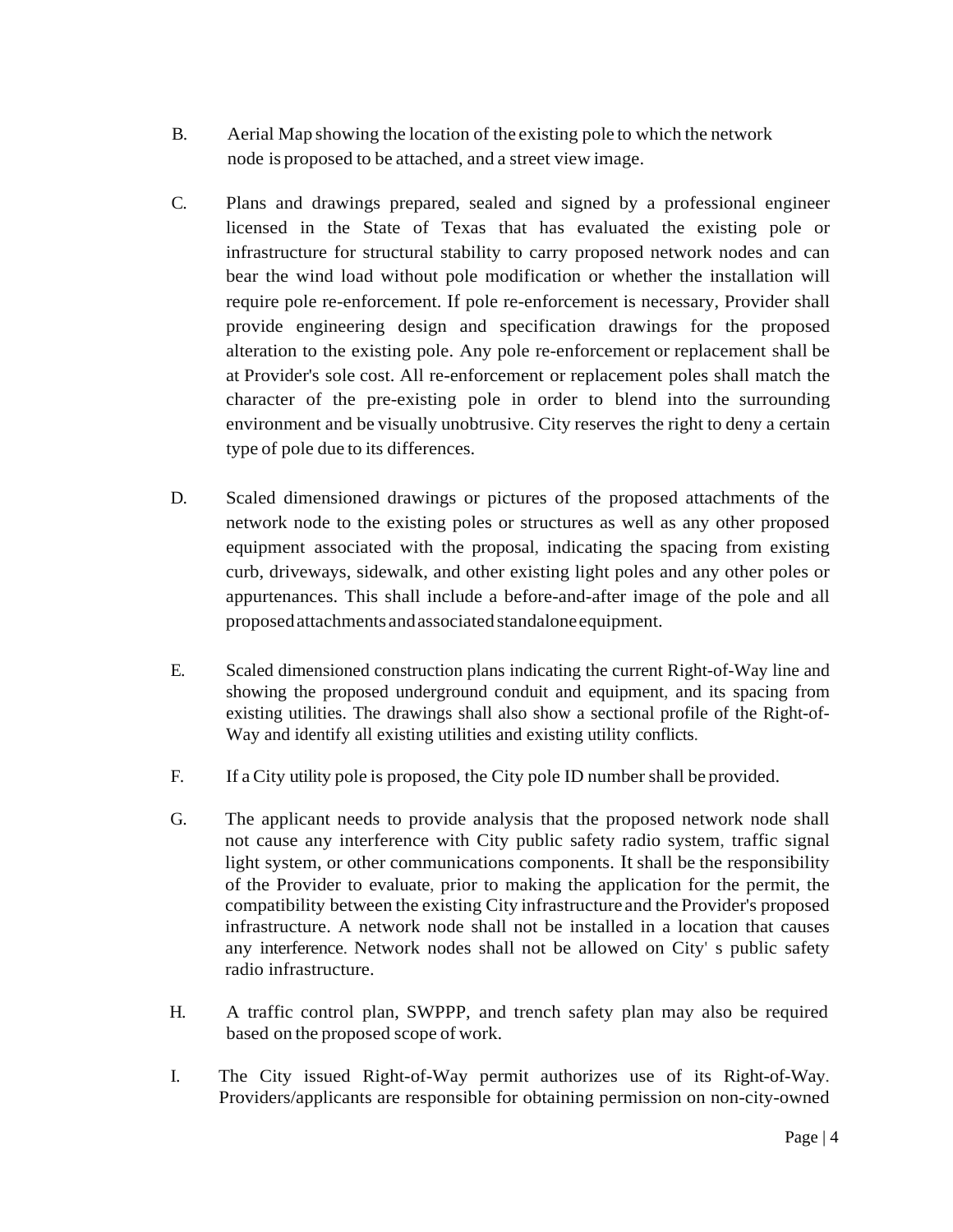infrastructure. If the project lies within the State Right-of-Way, the applicant must provide evidence of a permit from the State.

J. Notification to adjacent residential developments/neighborhoods within 300 feet is required on all node attachments on City infrastructure.

The proposal shall comply with the following standards:

- A. Any facilities located off pole must remain in cabinetry or enclosed structure underground, except for the electric meter pedestal. Facilities on pole shall be concealed or enclosed as much as possible in an equipment box, cabinet, or other unit that may include ventilation openings. There shall be no external cables or electric wire/cables on pole or structures or aerial wires or cables extending from the pole orstructure.
- B. The electrical meter **shall not** be mounted on a City's metal pole or structure. Provider shall use 240 voltage when connecting to any City infrastructure and provide key to meter upon inspection.
- C. All attachments to a pole that are projecting, or any equipment or appurtenance mounted on the ground, shall comply with the Texas Accessibility Standards ("TAS"), the Americans with Disabilities Act ("ADA"), and shall not obstruct an existing or planned sidewalk or walkway.
- D. All proposed projecting attachments to the pole shall provide a minimum vertical clearance of eight (8) feet. If any attachments are projecting towards the street side, it shall provide a minimum vertical clearance of 16 feet.
- E. The color of the network nodes shall match the existing pole color such that the network nodes blend with the color of the pole to the extent possible. City reserves the right to deny a certain style of node due to its difference in color to pole.
- F. There shall be no other pole, with small cell attachments permitted/under application review, within 500 feet of the subject pole.

# **3.2 Installation of NewPoles.**

Prior to installation or modification of a node support pole, Provider shall complete and submit to the City a Commercial Building Permit application for the new pole, as well as a Right-of-Way Permit application. Along with standard required documents, the following items will also be required forthe ROW Permit application:

A. Permit fee not to exceed \$500.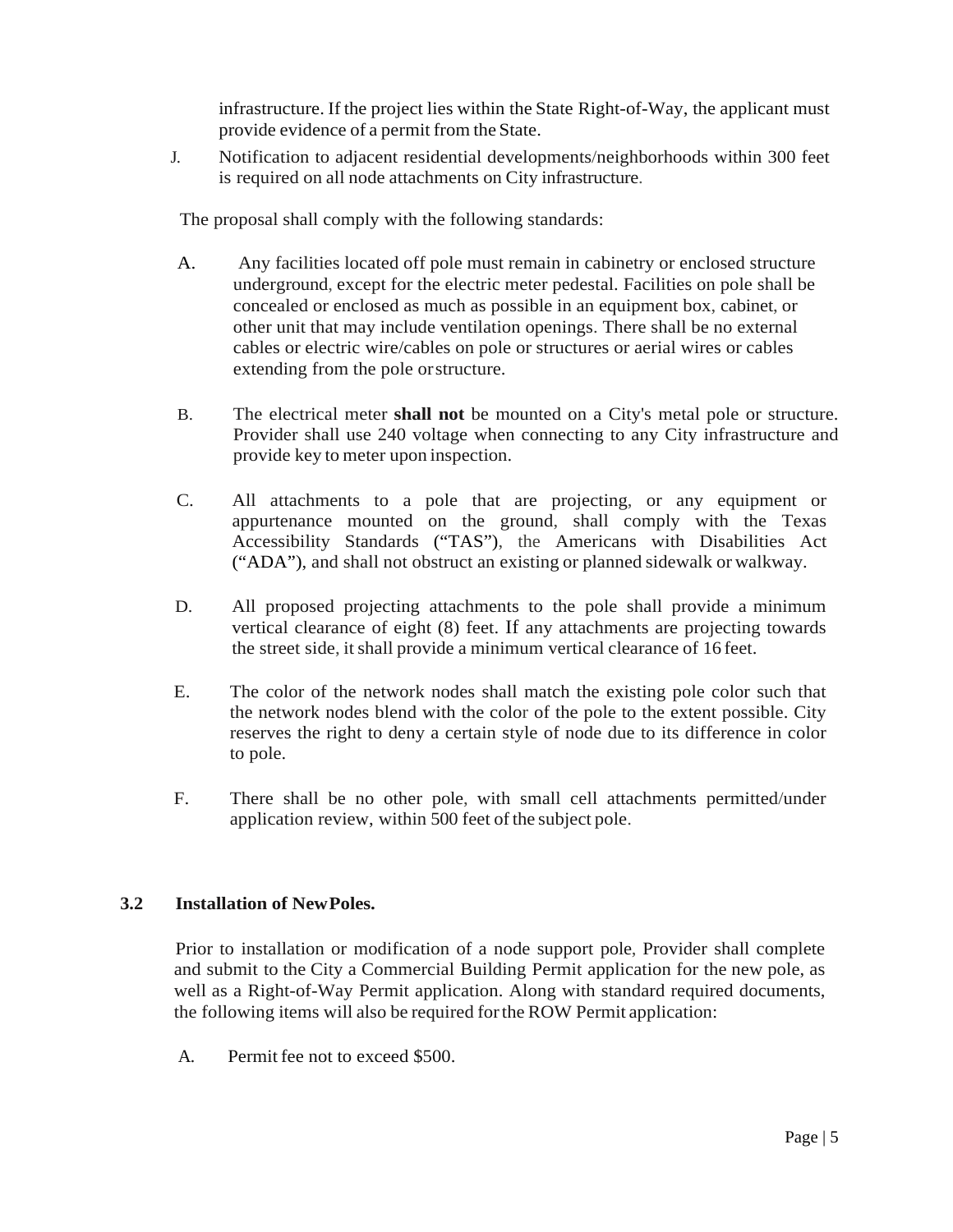- B. Map showing intended location of the node support pole. Aerial Map showing the location of the proposed new pole, and a street view image.
- C. The applicant will need to provide analysis showing that the proposed new node Support pole is spaced at least five hundred (500) linear feet from another existing pole that is capable of supporting network nodes along the proposed location, unless otherwise approved by the City in writing.
- D. Scaled dimensioned drawings or pictures of the proposed node support pole as well as any other proposed equipment associated with the proposal, indicating the spacing from existing curb, driveways, sidewalk, light poles, and any other poles or appurtenances. This shall include a before-and-after street view image. The after-image needs to include the proposed pole and all proposed attachments andassociated standalone equipment.
- E. Scaled dimensioned construction plans indicating the current Right-of-Way line and showing the proposed underground conduit and equipment, its spacing from existing lines. The drawings shall also show a sectional profile of the Right-of- Way and identify all existing utilities and existing utility conflicts.
- F. A traffic control plan, storm water pollution prevention plan ("SWPPP"), and trench safety plan may also be required based on the proposed scope of work.
- G. The applicant must provide an analysis showing that the proposed network node shall not cause any interference with City public safety radio system, traffic signal light system, or other communications components. It shall be the responsibility of Provider to evaluate, prior to making application for permit, the compatibility between the existing City infrastructure and Provider's proposed infrastructure. A network node shall not be installed in a location that causes any interference. Network nodes shall not be allowed on City's public safetyradioinfrastructure.
- H. If the project lies within the State Right-of-Way, the applicant must provide evidence of a permit from the State.
- I. Notification to adjacent residential developments/neighborhoods within 300 feet is required on all node support poles owned by provider.

The proposal shall comply with the following standards:

A. Any facilities located off pole must remain in cabinetry or enclosed structure underground. Facilities on pole shall be concealed or enclosed as much as possible in an equipment box, cabinet, or other unit that may include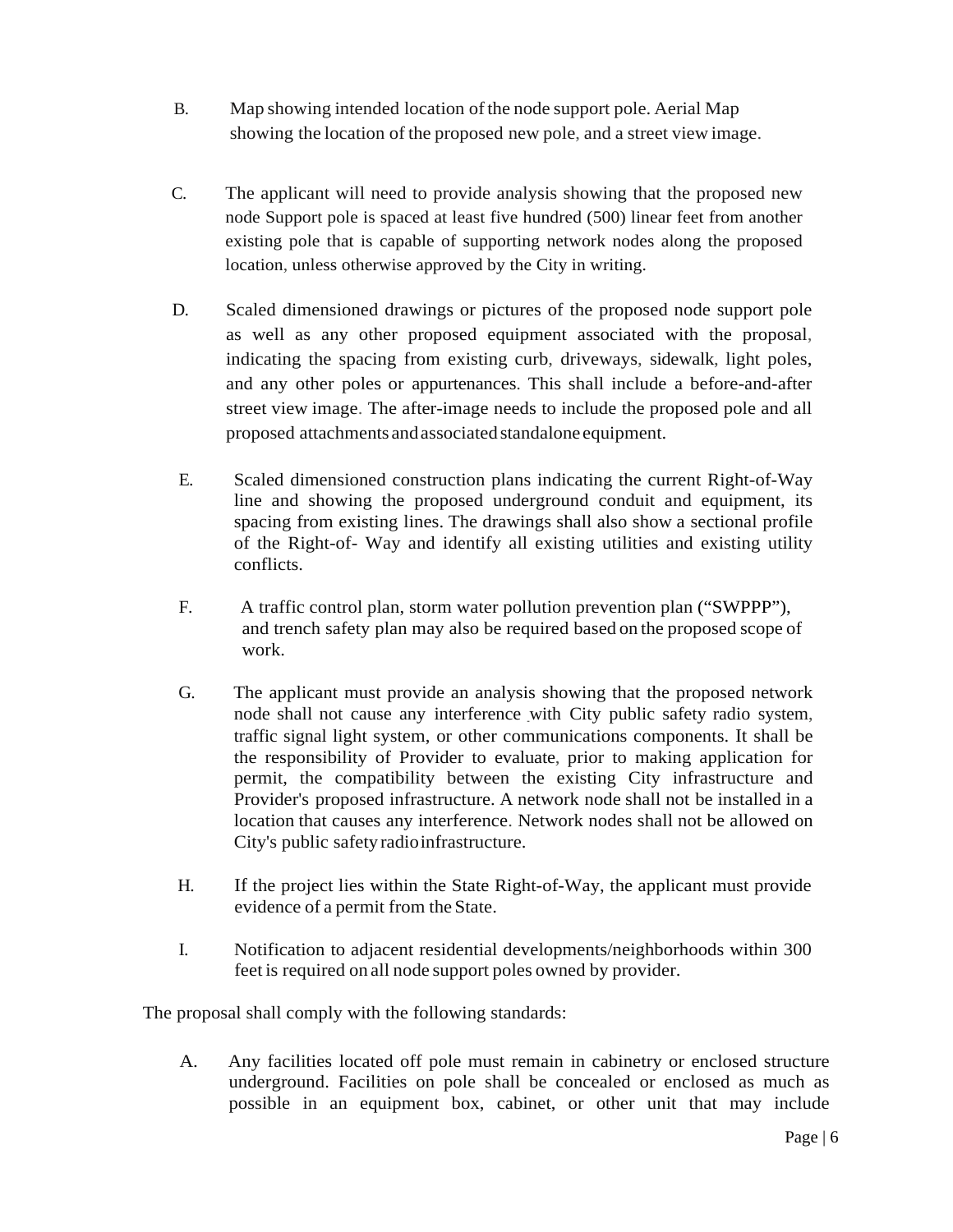ventilation openings. There shall be no external cables or electric wire/cables on pole or structures or aerial wires or cables extending from the pole or structure. Shrouded poles, as shown in the image, are encouraged.

- B. The electrical meter shall not be mounted on City's poles or structures. Provider shall coordinate voltage and provide electrical wiring diagrams along with the Building Permit or Electrical Permit when connecting to any City infrastructure and provide key to meter upon inspection.
- C. The pole and all attachments to the pole that are projecting, or any equipment or appurtenance mounted on the ground shall comply with TAS, ADA and shall not obstruct an existing or planned sidewalk or walkway.
- D. Wooden poles are prohibited. All new poles are required to be breakaway and black powder-coated. All attachments for the network nodes shall also match the color of the network support pole. All network support poles shall match the existing poles in the surrounding block or district in which the network support pole is located in order to blend into the surrounding environment and be visually unobtrusive. City reserves the right to deny a certain type of pole due to its differences.
	- E. Upon approval of the permit, the Provider shall call for locates. If City of Cedar Hill Water and Sewer Utility locates are needed, Provider is required to contact the Cedar Hill Public Works Department, Water and Wastewater Section.

# **3.3. Electrical Permit.**

- A. Provider shall be responsible for obtaining any required electrical power service to the network nodes and node support poles or structures. Provider' s electrical supply shall be separately metered from the City and must match City infrastructure voltage.
- B. Provider shall provide City with the electrical permit and provide sealed and signed engineering drawings for conduit size, circuit size, calculations for Amp, distances running, etc.

# **IV.** Network Node and Node Support Pole Requirements

### 4.1. **Installation.**

Provider shall, at its own cost and expense, install the network nodes and node support poles in a good and workmanlike manner and in accordance with the requirements promulgated by the *Wireless Services Design Manual,* "Right-of-Way Management"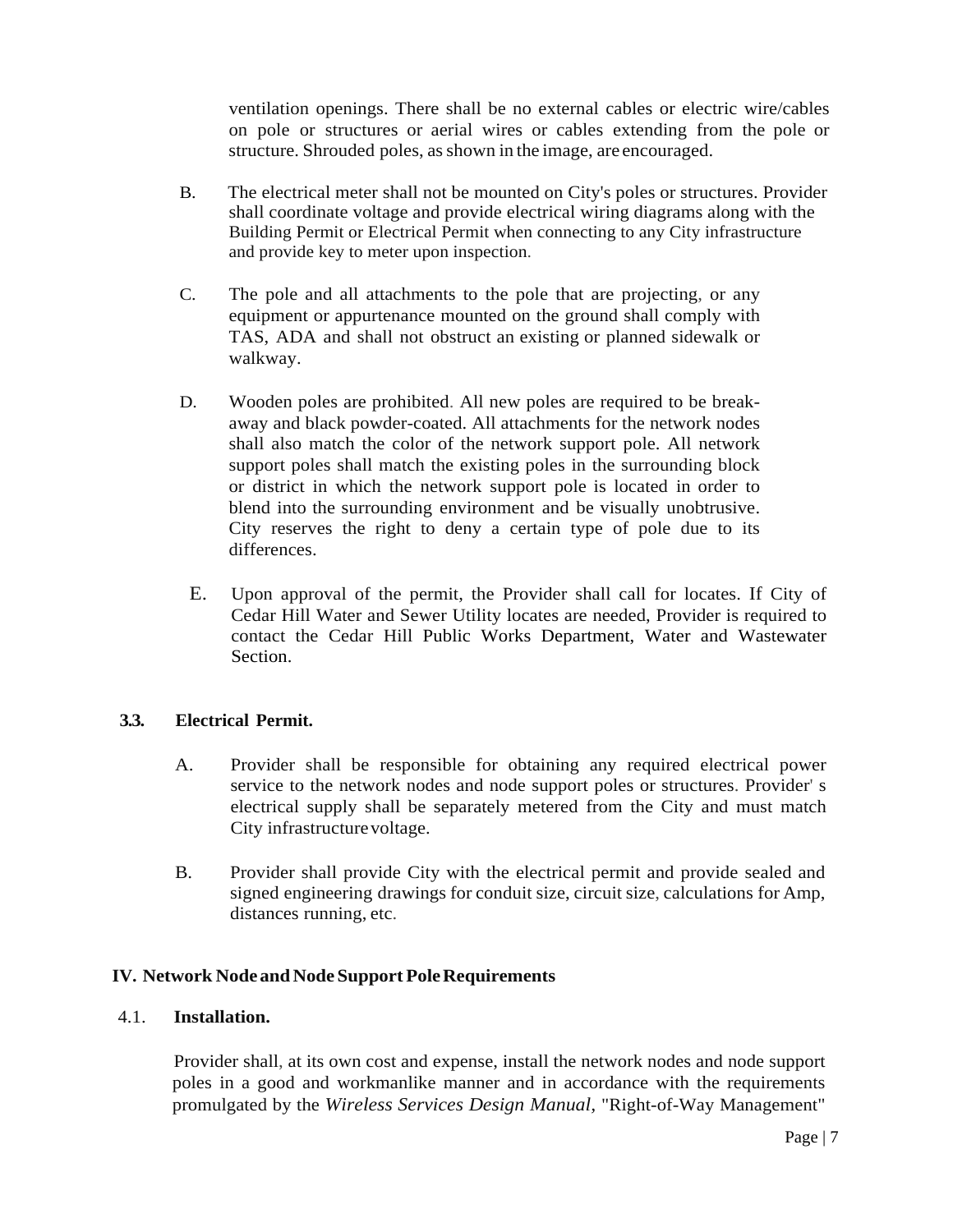Ordinance, the Public Right-of-Way Permitting and Construction Manual and all other applicable laws, ordinances, codes, rules and regulations of the City, the state, and the United States ("Laws"), as such may be amended from time to time. Provider' s work shall be subject to the regulation, control and direction of the City. All work done in connection with the installation, operation, maintenance, repair, modification, and/or replacement of the network nodes and node support poles shall be in compliance with all applicable Laws.

## 4.2 **Inspections.**

The City may perform visual inspections of any network nodes and node support poles located in the Right-of-Way as the City deems appropriate without notice. If the inspection requires physical contact with the network nodes or node support poles, the City shall provide written notice to the Provider within five business days of the planned inspection. Provider may have a representative present during such inspection.

In the event of an emergency situation, the City may, but is not required to, notify Provider of an inspection. The City may take action necessary to remediate the emergency situation and the City shall notify Provider as soon as practically possible after remediation is complete.

## **4.3. Placement.**

- A. *Parks.* Placement of network nodes and node support poles in any Parks, Park roads, sidewalk, or property is prohibited unless such falls within the definition of Public right-of-way in Chapter 284 of the Texas Local Government Code and the placement complies with applicable Laws, private deed restrictions, and other public or private restrictions on the use of the Park.
- B. *City Infrastructure.* Provider shall neither allow nor install network nodes or node support poles on any City property that falls outside the definition of Public Right-of-Way in Chapter 284 of the Texas Local Government Code.
- C. *Residential Streets.* Provider shall neither allow nor install network nodes or node support poles in Right-of-Way that is adjacent to a street or thoroughfare that is 50 feet wide or less, measured from back of the curb to back of the curb, and adjacent to single-family residential lots or other multifamily residences or undeveloped land that is designated for residential use by zoning or deed restrictions.
- D. *Historic District.* Provider shall neither allow nor install network nodes or node support poles in Right-of-Way that is within a Historic District as defined by Chapter 284 of the Texas Local Government Code, unless approved by the City in writing.
- E. *Decorative Poles.* Provider shall neither allow nor install network nodes on a Decorative Pole as defined by Chapter 284 of the Texas Local Government Code, unless approved by the City in writing. This standard shall be applicable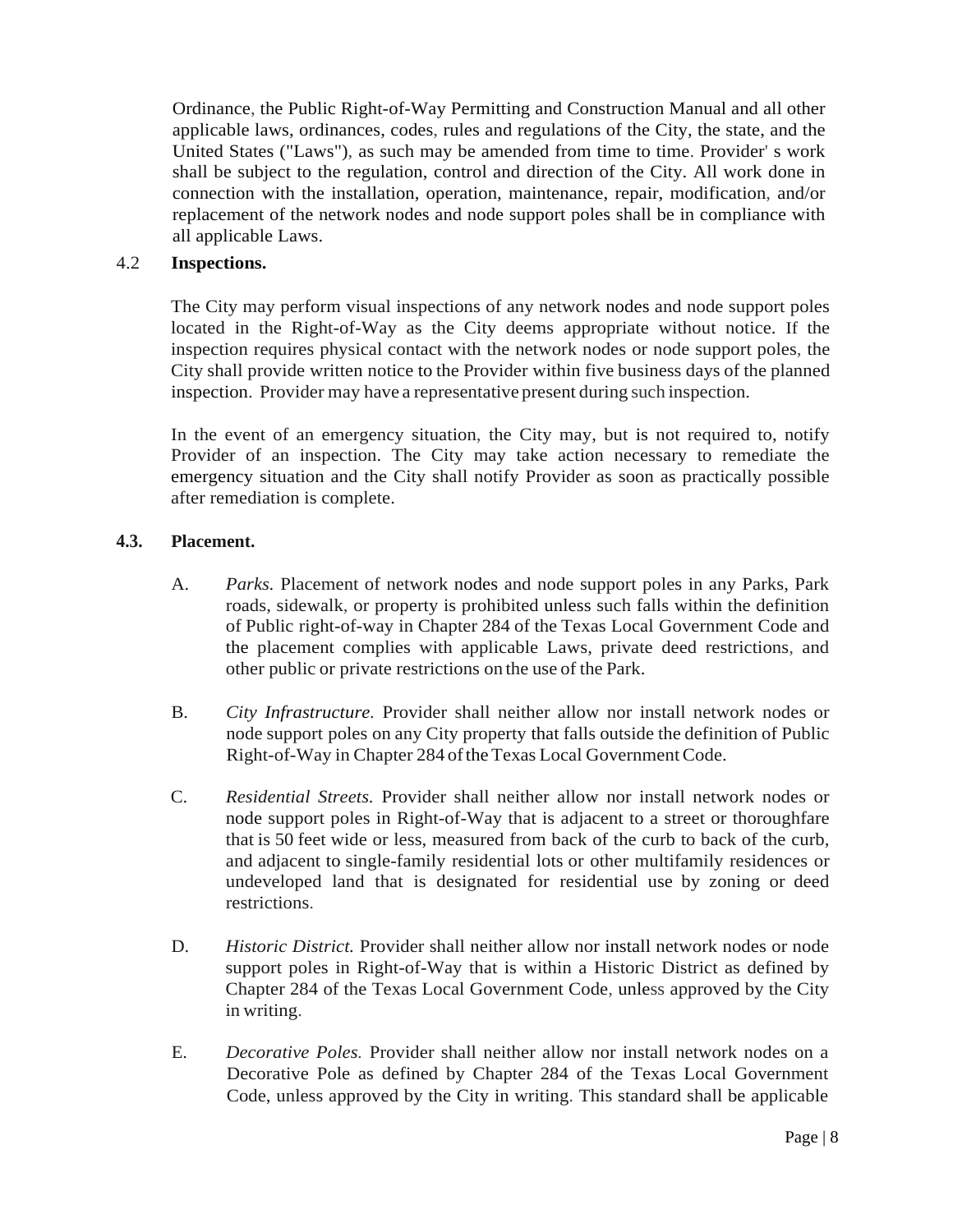to all the new decorative poles in the Entertainment and the Downtown Overlay District currently, as well as any others citywide in the future. The City may only entertain proposals for poles if they are stealth.

- F. *Poles.* Wireless Facilities on a node support poles shall be installed at least eight (8) feet above the ground. If any attachments are projecting towards the street side, it shall provide a minimum vertical clearance of 16feet.
- G. *Traffic Signal/Sign Poles.* Network nodes and any related equipment are prohibited on traffic signal and sign poles without the agreement of the City.
- H. *City-Owned Solar Street Lights*. Network nodes and any related equipment are prohibited on city-owned solar street lights and supporting structures.
- I. *Right-of-Way.* Node support poles and ground equipment shall be placed, as much as possible, within two feet of the outer edge of the Right-of- Way line. Node support poles and ground equipment or network nodes shall not impede pedestrian or vehicular traffic in the Right-of-Way. If a node support pole and ground equipment or network node is installed in a location that is not in accordance with the plans approved by the City and impedes pedestrian or vehicular traffic or does not comply or otherwise renders the Right-of-Way non-compliant with applicable Laws, including the American Disabilities Act, then Provider shall remove the node support poles, ground equipment or network nodes.

# **4.4 FiberConnection.**

Provider shall be responsible for obtaining access and connection to fiber optic lines or other backhaul solutions that may be required for its node support poles or network nodes.

#### **4.5 Generators.**

Provider shall not allow or install generators or back-up generators in the Right-of-Way.

#### **4.6 Equipment Dimensions.**

Provider' s node support poles and network nodes shall comply with the dimensions set forth in Chapter 284 of the Texas Local Government Code.

## **4.7 Tree Maintenance.**

Provider, its contractors, and agents shall obtain written permission from the City before trimming trees hanging over its node support poles and network nodes to prevent branches of such trees from contacting node support poles and network nodes.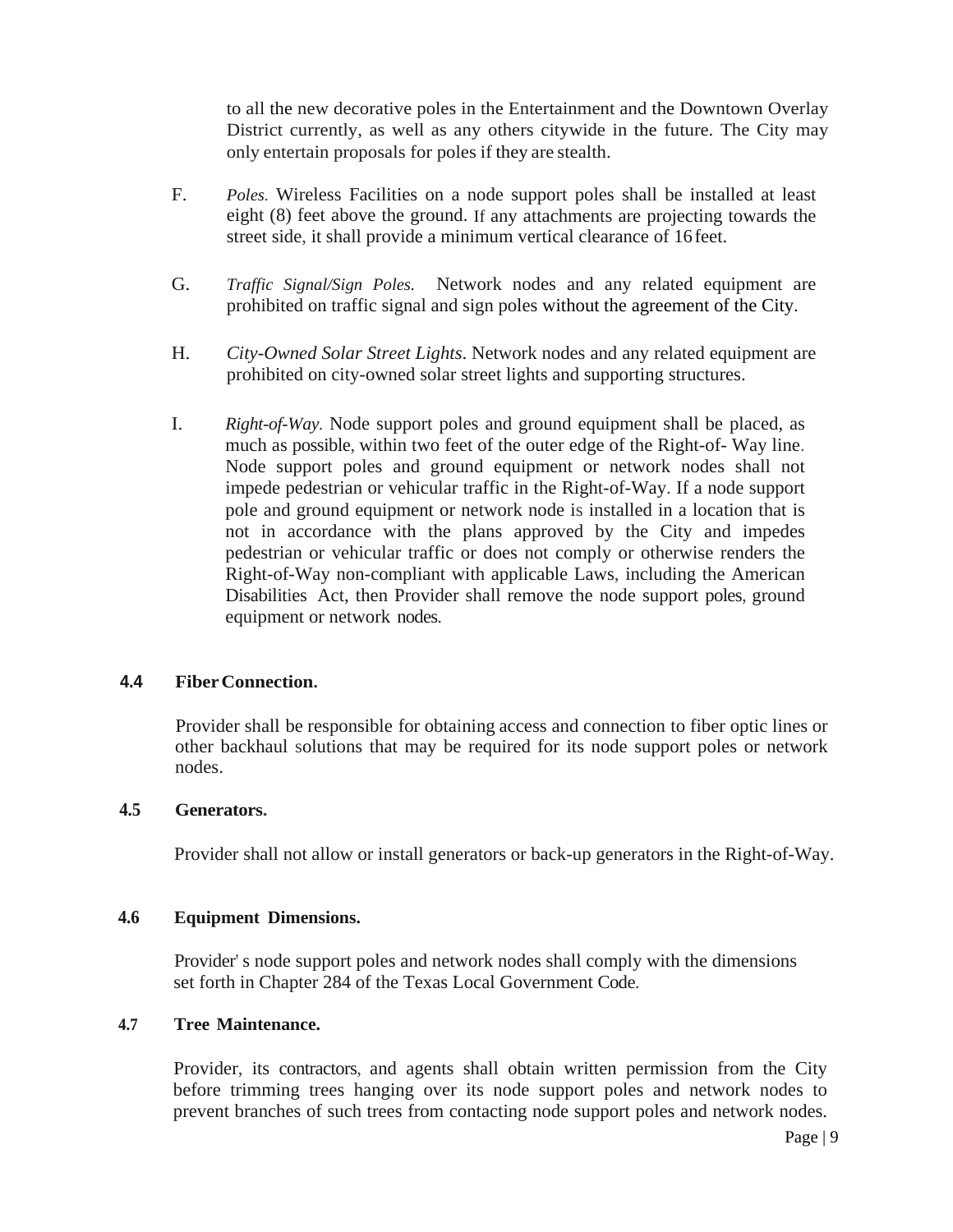When directed by the City, Provider shall trim under the supervision and direction of the Public Works Director. The City shall not be liable for any damages, injuries, or claims arising from Provider' s actions under this section.

# **4.8 Signage.**

- A. Provider shall post its name, location identifying information, and emergency telephone number in an area on the cabinet of the node support poles and network nodes that is visible to the public. Signage required under this section shall not exceed 4" x 6", unless otherwise required by law or theCity.
- B. Except as required by Laws or by the utility pole owner, Provider shall not post any other signage or advertising on the node support poles and network nodes, or utility pole.

# **4.9 Overhead Lines Prohibited.**

In Underground Utility Districts, Provider shall neither allow nor install overhead lines connecting to node support poles. All overhead lines connecting to the node support pole where other overhead telecommunications or utility lines are or planned to be buried below ground as part of a project shall be buried below ground.

# **4.10 Repair.**

Whenever the installation, placement, attachment, repair, modification, removal, operation, use, or relocation of the node support poles or network nodes, or any portion thereof is required and such installation, placement, attachment, repair, modification, removal, operation, use, or relocation causes any property of the City to be damaged or to have been altered in such a manner as to make it unusable, unsafe, or in violation of any Laws, Provider, at its sole cost and expense, shall promptly repair and return such property to its original condition. If Provider does not repair such property or perform such work as described in this paragraph, then the City shall have the option, upon 15 days' prior written notice to Provider or immediately if there is an imminent danger to the public, to perform or cause to be performed such reasonable and necessary work on behalf of Provider and to charge Provider for the reasonable and actual costs incurred by the City. Provider shall reimburse the City for the costs.

# **4.11 Graffiti Abatement.**

As soon as practical, but not later than fourteen (14) days from the date Provider receives notice thereof, Provider shall remove all graffiti on any of its node support poles and network nodes located in the Right of Way.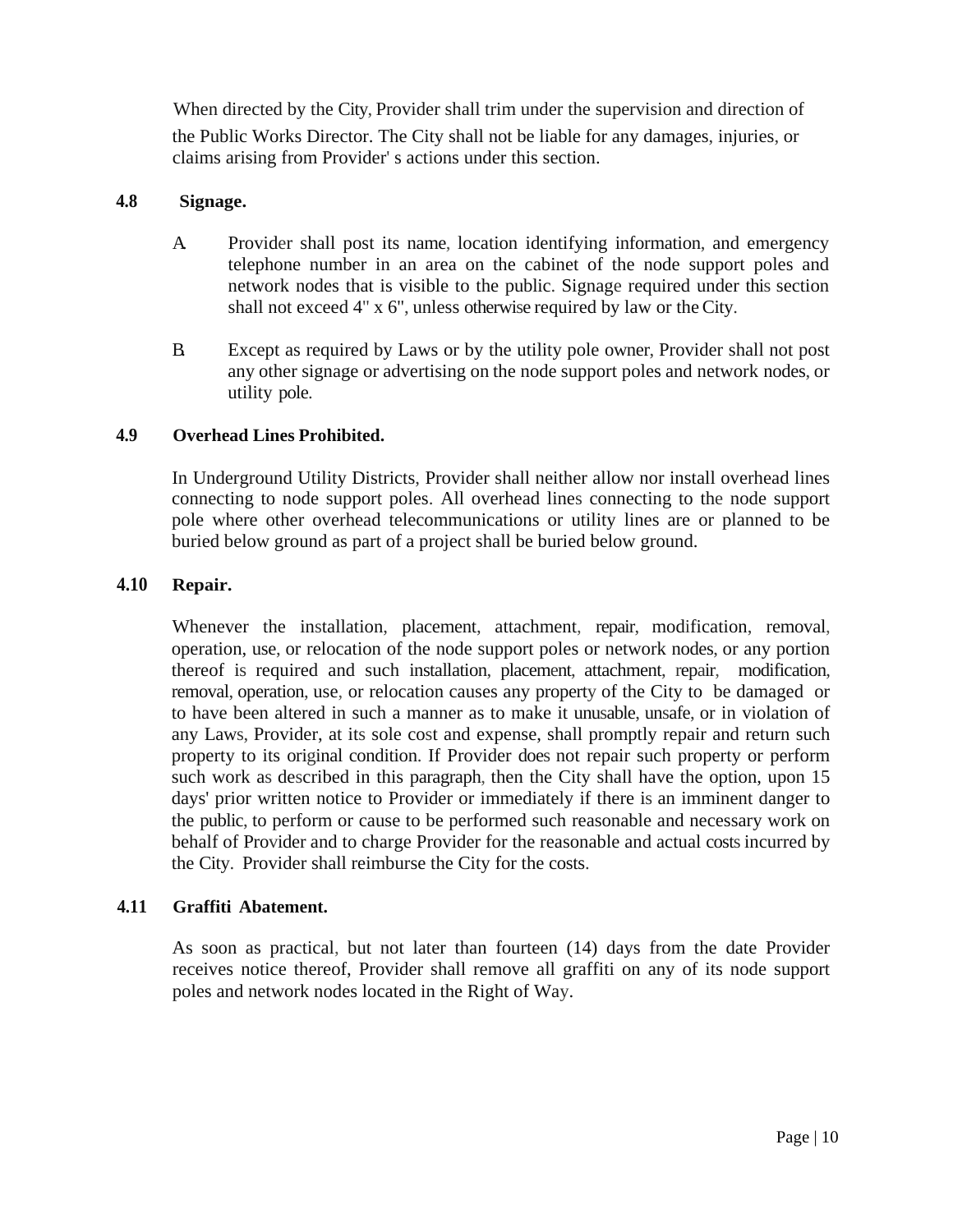## **4.12 Inventory**

Provider shall maintain a list of its network nodes and node support poles and provide City an Inventory of locations within ten (10) days of installation. The Inventory of network nodes and node support poles shall include GIS coordinates, date of installation, City pole ID number (if applicable), type of pole used for installation, pole owner, and description/type of installation for each network node and node support pole installation.

Upon City's written request, Provider shall provide a cumulative Inventory within thirty (30) Days of City's request. Concerning network nodes and node support poles that become inactive, the Inventory shall include the same information as active installations in addition to the date the network node and/or node support pole was deactivated and the date the network node and/or node support pole was removed from the Right-of-Way. City may compare the Inventory to its records to identify any discrepancies.

#### **4.13 Reservation of Rights.**

- A. The City reserves the right to install, and permit others to install, utility facilities in the Rights-of-Way. In permitting such work to be done by others, the City shall not be liable to Provider for any damage caused by those persons or entities.
- B. The City reserves the right to locate, operate, maintain, and remove City traffic signal poles in the manner that best enables the operation of its traffic signal system and protect public safety.
- C. The City reserves the right to locate, operate, maintain, and remove any City pole or structure located within the right-of-way in the manner that best enables the City's operations.

#### **4.14 Annual Fees.**

Annual fees for use of right-of-way shall be paid to the City in an amount provided for in Chapter 284 of the Texas Local Government Code.

# **V. InterferencewithOperations**

# **5.1 NoLiability**

- A. The City shall not be liable to Provider for any damage caused by other Providers with Wireless Facilities sharing the same pole or for failure of Provider's network nodes for whatever reason, including damage resulting from vehicular collisions, weather related events, or malicious attacks.
- B. The City shall not be liable to Provider by reason of inconvenience, annoyance or injury to the network nodes or node support poles or activities conducted by Provider therefrom, arising from the necessity of repairing any portion of the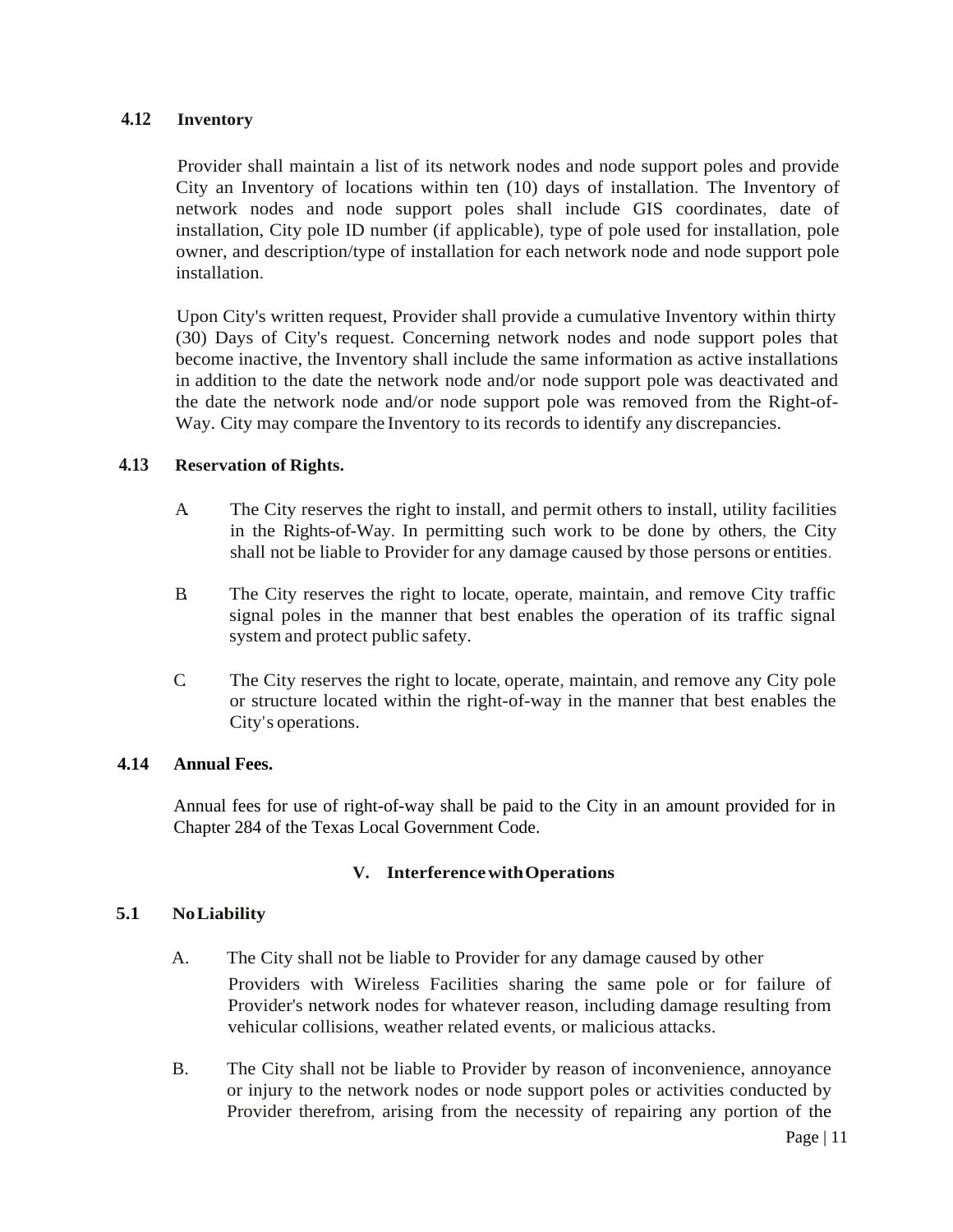Right-of-Way, or from the making ofany necessary alteration or improvements, in, or to, any portion of the Right-of-Way, or in, or to, City's fixtures, appurtenances or equipment. The City will use reasonable efforts not to cause material interference to Provider' s operation of its network nodes or node support poles.

# **5.2 SignalInterferencewithCity'sCommunicationsInfrastructureProhibited.**

- A. No interference. In the event that Provider's network nodes interfere with the City's traffic signal system, public safety radio system, or other City communications infrastructure operating on spectrum where the City is legally authorized to operate, Provider shall promptly cease operation of the network nodes causing said interference upon receiving notice from the City and refrain from operating. Provider shall respond to the City's request to address the source of the interference as soon as practicable, but in no event later than twenty-four (24) hours of receiving notice.
- B. Protocol for Responding to Event of Interference. The protocol for responding to events of interference will require Provider to provide the City an Interference Remediation Report that includes the following items:
	- 1. Remediation Plan. Devise a remediation plan to stop the event of interference.
	- 2. Time Frame for Execution. Provide the expected time frame for execution of the remediation plan;and
	- 3. Additional Information. Include any additional information relevant to the execution of the remediation plan.

In the event that interference with City facilities cannot be eliminated, Provider shall shut down the network nodes and remove or relocate the network node that is the source of the interference as soon as possible to a suitable alternative location made available by City.

C. Following installation or modification of a network node, the City may require Provider to test the network node's radio frequency and other functions to confirm it does not interfere with the City's Operations.

# **VI. Abandonment,RelocationandRemoval**

#### **6.1 Abandonment of Obsolete Network Nodes and Node Support Poles**

Provider shall remove network nodes and node support poles when such facilities are abandoned regardless of whether or not it receives notice from the City. Unless the City sends notice that removal must be completed immediately to ensure the public health, safety, and welfare, the removal must be completed within the earlier of 90 days of the network nodes and node support poles being abandoned or within 90 days of receipt of written notice from the City. When Provider removes or abandons permanent structures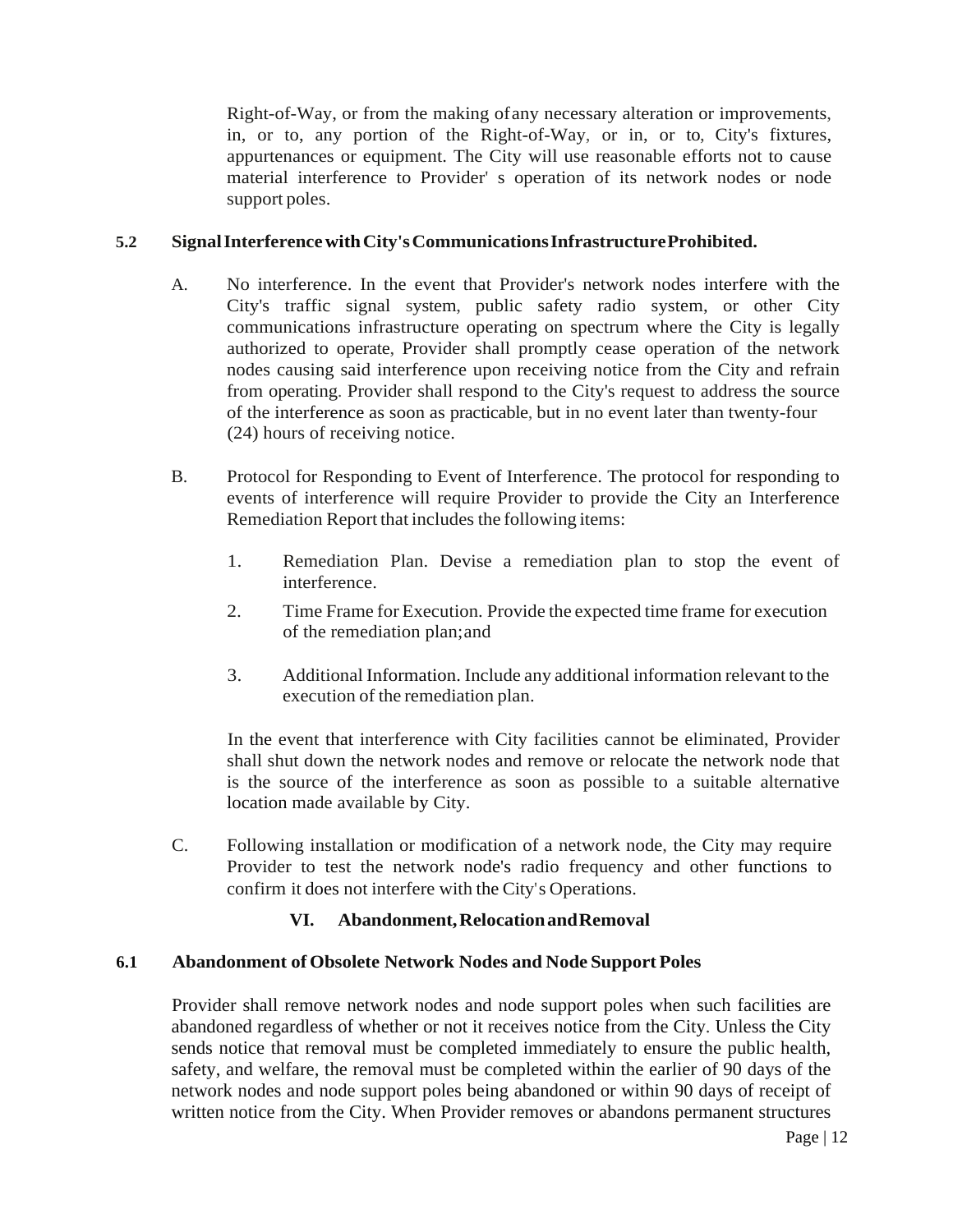in the Right-of-Way, the Provider shall notify the City in writing of such removal or abandonment and shall file with the City the location and description of each network node or node support pole removed or abandoned. The City may require the Provider to complete additional remedial measures necessary for public safety and the integrity of the Right-of-Way.

# **6.2 Relocation and Removal at Provider's Expense**

- A. Provider shall remove and relocate its network nodes and node support poles atits own expense to an alternative location not later than one hundred twenty (120) days after receiving written notice that removal, relocation, and/or alteration of the network nodes and/or node support poles is necessary due to:
	- 1. Construction, completion, repair, widening, relocation, or maintenance of, or use in connection with, any City construction or maintenance project or other public improvement project;or
	- 2. Maintenance, upgrade, expansion, replacement, removal or relocation of the City' s pole or structure upon which Provider' s network nodes are attached; or
	- 3. The network node or node support pole, or portion thereof, is adversely affecting proper operation of traffic signals, streetlights or other City property;
	- 4. Closure of a street orsale ofCity property;or
	- 5. Projects and programs undertaken to protect or preserve the public health or safety; or
	- 6. Activities undertaken to eliminate a public nuisance;or
	- 7. Provider fails to obtain all applicable licenses, Permits, and certifications required by Law for its network nodes or node support poles; or
	- 8. Duty otherwise arising fromapplicable law.
- B. Provider's duty to remove and relocate its network nodes and node support poles at its expense is not contingent on the availability of an alternative location acceptable for relocation. City will make reasonable efforts to provide an alternative location within the Right-of-Way for relocation, but regardless of the availability of an alternative site acceptable to Provider, Provider shall comply with the notice to remove its network nodes and node support poles as instructed.
- C. The City may remove the network node and/or node support pole if provider does not remove such within one hundred twenty (120) days. In such case, Provider shall reimburse City for the City's actual cost of removal of its network nodes and node support poles within 30 days of receiving the invoice from the